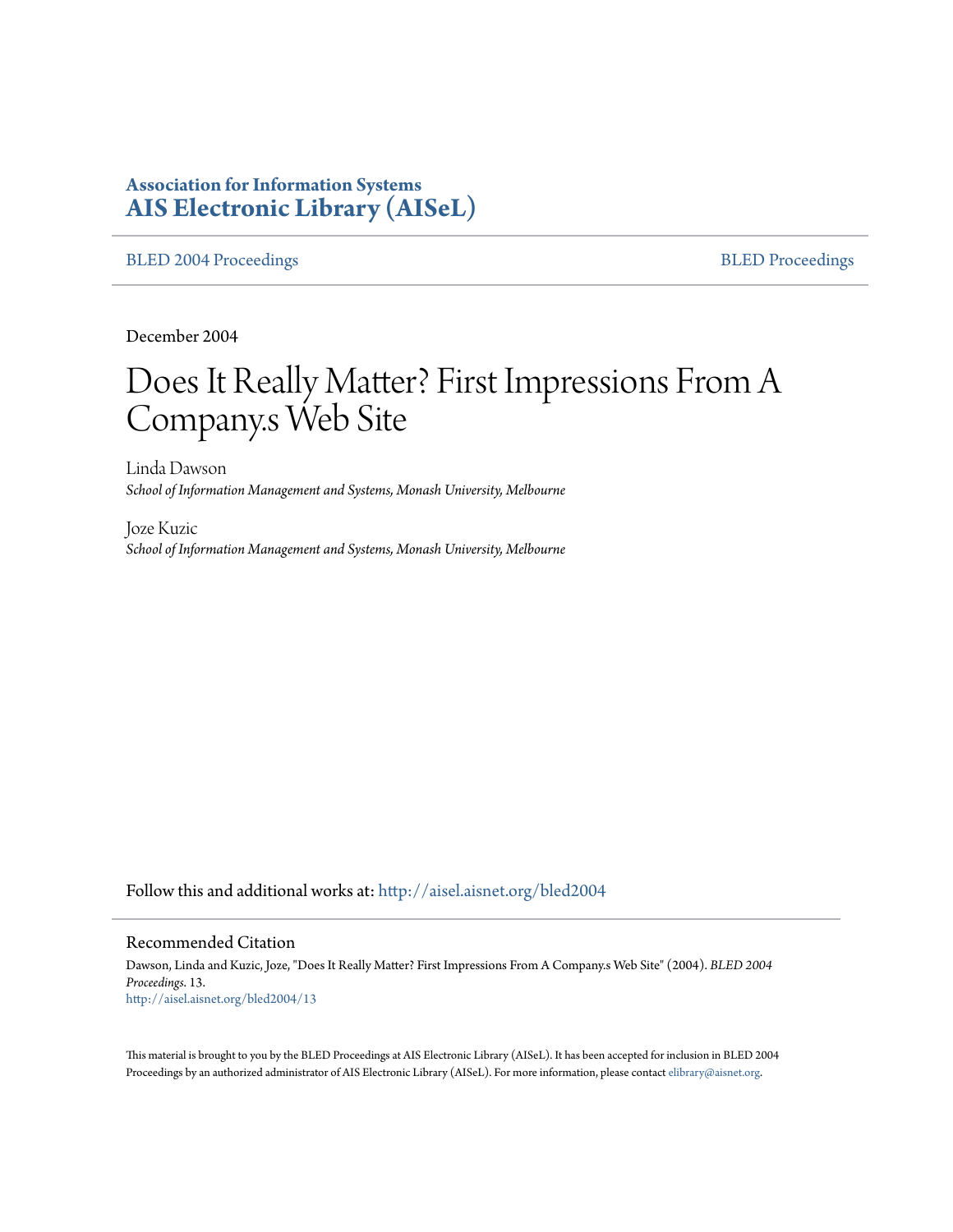## **17th Bled eCommerce Conference**

### **eGlobal**

Bled, Slovenia, June 21 - 23, 2004

# **Does It Really Matter? – First Impressions From A Company's Web Site**

### **Joze Kuzic, Linda Dawson**

School of Information Management and Systems, Monash University, Melbourne, Australia Joze.Kuzic@sims.monash.edu.au, Linda.Dawson@sims.monash.edu.au

#### **Abstract**

*As early as 1997 many corporate executives realised that in the network era a web site would influence a company's image immensely. Anecdotal evidence suggests that in the electronic commerce environment nowadays this influence is becoming more visible as the customer quality perceptions of web sites play a vital role in a company's success. Research reported in this paper investigates the influence of visiting and evaluating web sites by the customers on changing their perceptions about a company's image; the most important features regarding first impressions about web sites; as well as possible relationships between each of these features and a company's image.* 

## **1 Introduction And Background**

According to Dyson (1997), many corporate executives realised in 1997 that in the network era web sites would influence a company's image immensely. Only four years later one of the major issues on the agenda of many executives was how to manage the web image of the company (Jon, 2001). In the electronic commerce environment nowadays it is almost a given that customer quality perceptions of web sites play a vital role in a company's success (Zhang and Dran, 2002). On the other hand, a well designed web site can provide a company with one of the most noticeable benefits of electronic commerce, competitive advantage (Yang, et al 2003). Furthermore, the evidence of that lies in the fact that some customers do change their attitudes towards the company after visiting their web sites, thus influencing its image as well. Consequently, companies have an opportunity to not only attract huge number of customers but to gather so called "right" customers (Huizingh and Hoekstra, 2003).

In addition, from the business point of view, according to Bock (1999), the feature that most helps companies to create profit is the design of the web site, where appropriate links can help people to move through information in a natural and effective way. Another feature that is also capable of increasing sales and therefore boosting company's revenue and profit is the ease of the use of the web site (Vredenburg, 2003).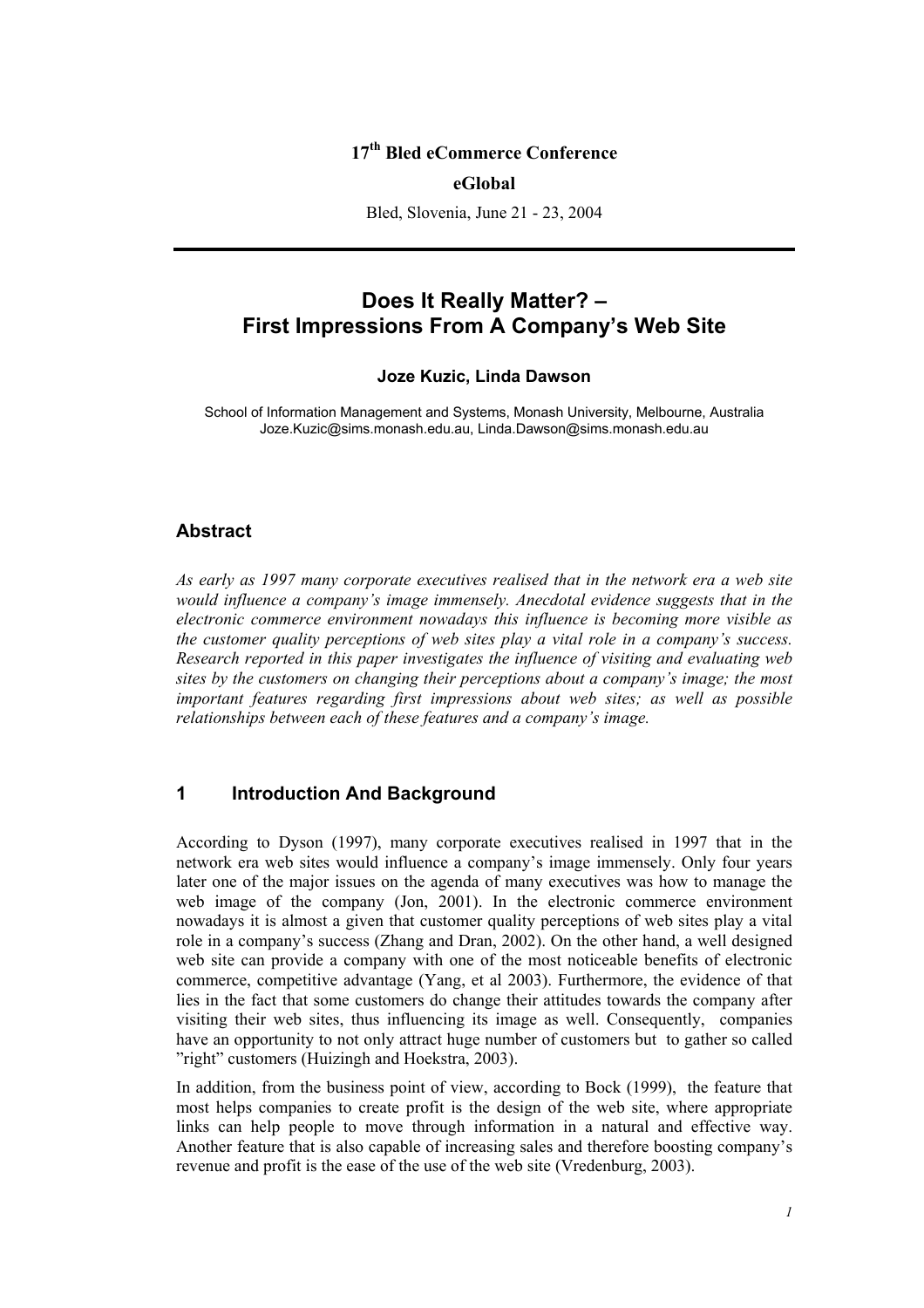A body of research that focuses on usability of the web site suggests that a dependent relationship exist between the quality of the web site and its usability (Kim, et al, 2003).

Another important feature that influences first impressions about a web site and is capable of influencing the image of the company is providing background of the company, as well as an explicitly displayed privacy, policy statement on the web site (Ellinger, et al, 2003). In addition, Yang et al, (2003) is of the opinion that for established companies with well known brands one of the most important features of their web sites is their URL.

An investigation of the influence of some of the web site features on the consumers' attitudes toward e-service retailers has been reported by Rose and Straub (2001). In order to investigate the influence of download time on consumer attitudes, the authors used a laboratory experiment that involved a small sample of 42 subjects. These were upper level undergraduate students and MBA students from a large US university. Despite anecdotal evidence, the results from the experiment, however, did not support the hypothesis that download delay has negative impact on consumer attitude toward web retailer. Regardless of the small sample of subjects used in this experiment, the study has provided a valuable insight into the relationship between the download delay and customer's attitudes toward web retailers; and plenty of ideas for future research. Indeed it has inspired us to investigate the possible influence of a number of web site features, including the download time, on a company's image.

In attempts to improve user experiences in day-to-day interactions many companies are moving from a technology driven web site design towards a business value driven web site design (Vredenburg, 2003). From the electronic commerce perspective, web sites represent corporations' primary interface with the customers, thus the quality of the web sites is very critical for a successful electronic commerce strategy that is capable of bringing about benefits. Major roles in that strategy are played by web site attractiveness, - systematic structure, navigation, etc. (Kim et al, 2003).

A review of the literature for this research has revealed the influence of certain web site features such as download time, first impressions and web site design (Rose and Straub, 2001; Schenkman and Jonsson, 2000; and Otto et al, 2003) on "switching" behaviour of the users and consequently on company/brand image. The literature has also revealed some of the benefits that companies might be able to achieve (such as competitive advantage, business effectiveness, customer loyalty, and achievement of real integration in the organisation, etc.) by focusing their attention on improving various web site features (Yang et al, 2003, Vredenburg, 2003, Bock, 1999, Sternberg, 2002). A summary of major findings from the literature review on web site features and their influence on company's image, etc. is presented in Table 1.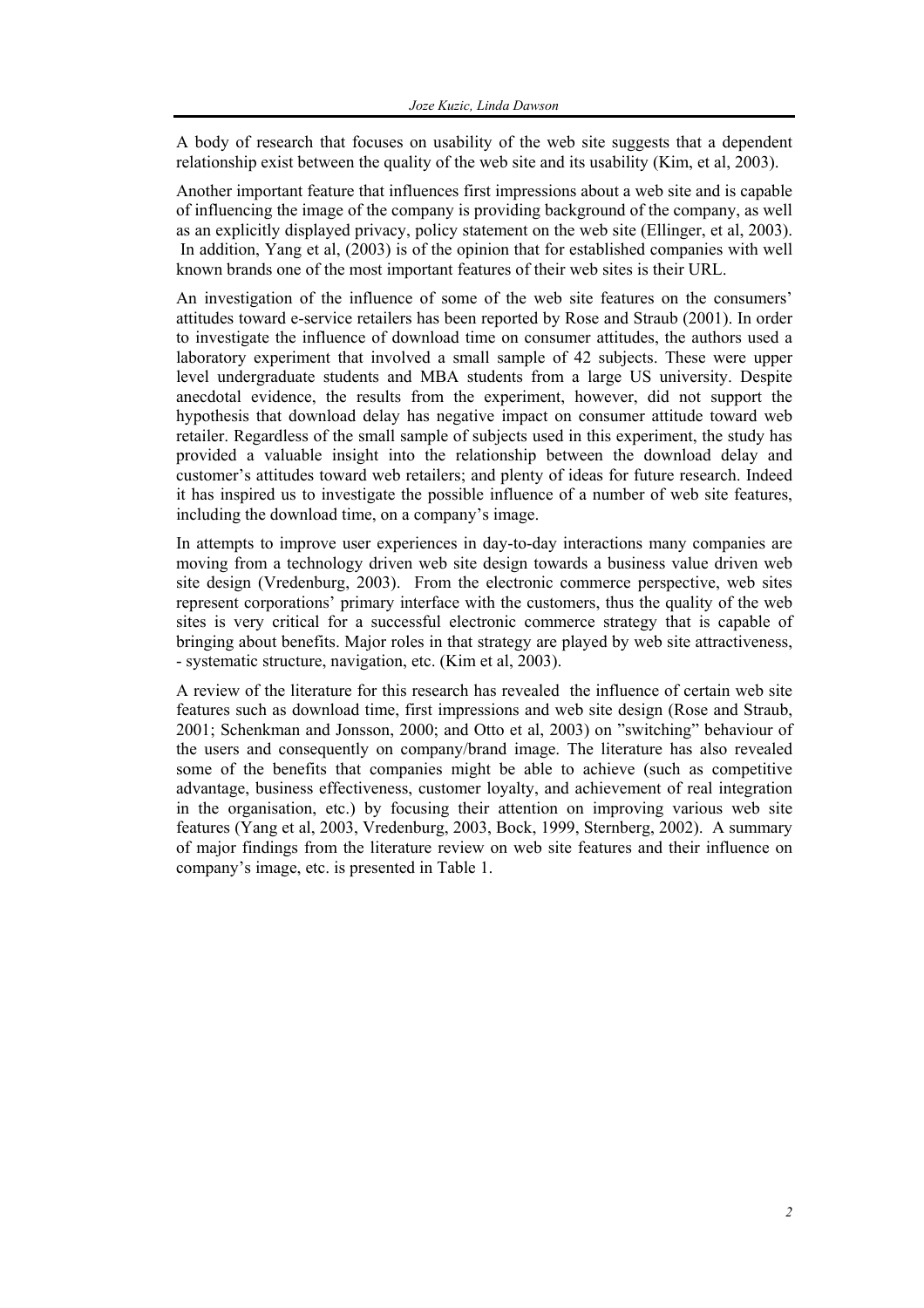| Features                                             | Literature                                                                                                              |
|------------------------------------------------------|-------------------------------------------------------------------------------------------------------------------------|
| Download time                                        | Rose and Straub, 2001; Otto et al, 2003                                                                                 |
| Design                                               | Zhang et al. 2001; van Schaik and Ling, 2001; Duce et al. 2002.                                                         |
|                                                      | Zhang et al., 2002.                                                                                                     |
| Usability                                            | Ellis and Kurniawan, 2000; Fu and Salvendy, 2002; Agarwal and<br>Venkatesh, 2002; Palmer, 2002; Huang, 2003; Kim, 2003. |
| First impressions                                    | Schenkman and Jonsson, 2000.                                                                                            |
| Web site configurations                              | Azzone et al, 2000.                                                                                                     |
| Depth of a web site                                  | Huizingh and Hoekstra, 2003.                                                                                            |
| Content of the web site and customer<br>satisfaction | Sen et al. 1998.                                                                                                        |
| URL                                                  | Yang, 2003.                                                                                                             |
| Web site accessibility                               | Romano, 2003.                                                                                                           |

*Table 1: Web Site Features Found In The Literature* 

# **2 Research Methodology**

The aim of this research was to investigate how, and if, the perceptions of users and potential customers about a company might be influenced by the company's web site and to explore the relationships between a company's web site's features and the company's image. The research was guided by the following questions:

- 1. Does visiting and "evaluating" web sites by potential customers change their perceptions about a company's image?
- 2. What are the most important features regarding first impressions on a web site?
- 3. What is the relationship, if any, between the particular features of the web site and the image of the company?

The literature suggests that it is possible to evaluate web sites using variety of evaluation categories. However, there is very little evidence about a consensus among researchers about appropriate criteria for that evaluation (Kim, et al, 2003). For this project we adapted the Web Effectiveness Review tool developed at Trinity College, Dublin by Dan Remenyi. (www://mcil.co.uk accessed 20/03/2004)

This research was accomplished in three phases. In the first phase a group of 113 students from an Australian university were given a task to evaluate 113 web sites using the MCIL website effectiveness review tool, available on (http://www.mcil.co.uk/). The participants were upper level undergraduates (Bachelor of Information Systems - BIS), MBA students and Master of Information Systems (MIS). The use of these groups of students was considered to be appropriate as they all were to some extent computer literate and had a certain level of exposure to WWW, IS and IT issues. In the second phase collated data were analysed using qualitative and quantitative techniques. Findings and conclusions were drawn in the third phase.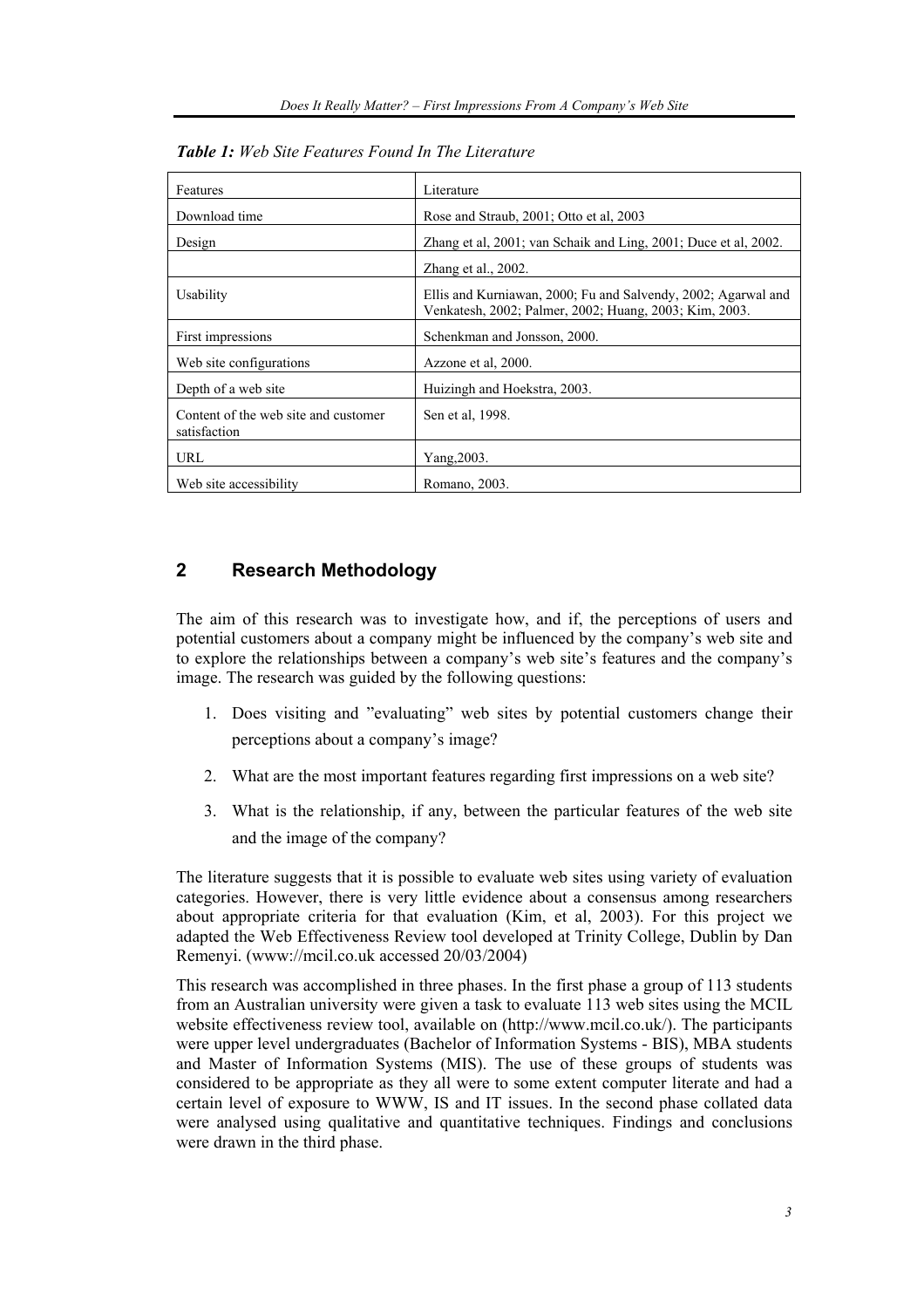## *2.1 Data Collection Method*

Firstly, the participants were asked to record their opinion about the image of the companies whose web sites they will be evaluating, on a scale from 1 to 10. 1 indicating a bad image and 10 indicating a very good image.

Secondly, participants were introduced to the MCIL tool and asked to indicate their opinions about the importance of particular features on web sites regarding the first criteria for evaluation called "first impressions". Even though the participants were asked to evaluate particular web sites regarding one category, in reality they were looking at importance of the 12 following criteria:

- 1. Having an intuitive URL
- 2. Small and quick to download web pages
- 3. Easily readable, clear and easy to understand web page
- 4. Ability to enter a site without having to download software
- 5. Having the home page on one screen
- 6. Having Unique Selling Point (USP) on the home page
- 7. Having links to Key Action Points (KAP) on the home page
- 8. Having a web site capable of getting the user to stay as long as possible and to come back again
- 9. Providing immediate contact details on the home page
- 10. Providing credential validation on the web site
- 11. Providing statement from the management (such as vision and values) on the web site
- 12. Ability to get into site without having to register

Participants were asked to record their answers on an ordinal Likert scale, ranging from 1 indicating low level of importance to 10 indicating high level of importance. Likert and similar scales have been used by many researchers in information systems and other fields, such as Lawrence et al., (1993); Boynton et al. (1994); Blackwell (1995); Gearson et al. (1995); Revenaugh et al., (1997); Rose and Straub, (2001); Kuzic and McGrath, (2003) and Kuzic and Billington, 2003).

Finally, the participants were asked to express their opinion about the image of the companies, after they evaluated their web sites, again on a scale from 1 to 10. One indicating a bad image and ten indicating a very good image.

## *2.2 Analysis Method*

Since the acquired data were measured on an ordinal scale, it was appropriate to perform non-parametric statistical tests (Siegel, 1988).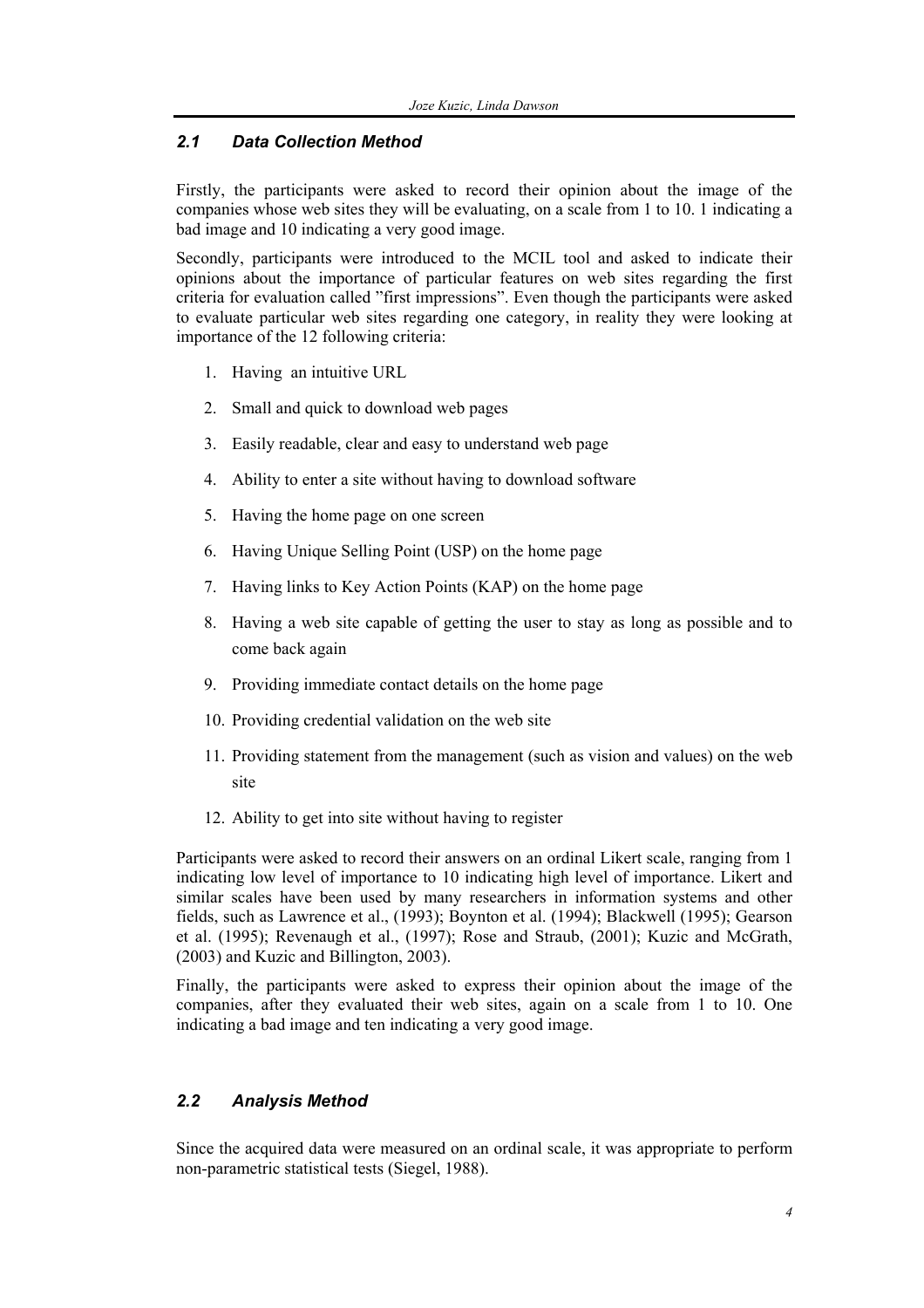In accordance with the collated data, appropriate statistical analyses such as the Sign Test, Correlation Analysis and the Kruskal-Wallis Test were conducted. The Sign Test was conducted to establish whether the participants changed their opinions about company's image after evaluating their web sites. The Sign test helped to gain an insight into the perceived companies' image before the students evaluated their web sites and afterwards. This test is often used on occasions such as "pre-test post-test" (Cramer, 1998) and "before and after study" (Siegel, 1988). Similar research with pre-adoption and post adoption examination had been undertaken in the information systems fields by authors such as Kaharana et al. (1999) and Kuzic, et al. (2002); Kuzic and Kuzic (2004).

Correlation analysis was conducted to see if a relationship between the particular features of the web sites and the image of the companies existed. Finally, a Kruskal-Wallis test was conducted to investigate differences for each of the web site features across the three groups of participants.

The sign test that was conducted gave an indication about the changes in perceptions about companies' image after the evaluation of their web sites took place. The results of the Sign test are presented in Table 2.

| Pre-evaluation | Post-evaluation | Sign test   |
|----------------|-----------------|-------------|
| (Mean)         | (Mean)          | P- value    |
| 7.4908         | 7.8047          | 770<br>.470 |

*Table 2: Sign Test For Image In The Entire Sample* 

The results of the Sign test suggest that the differences between pre-evaluation and postevaluation existed. According to P-value of the sign test performed, however, the difference was not statistically significant  $(>0.05)$ .

Thus the results of the Sign test indicated that overall, in the entire sample, features regarding the first impression of the web sites did not have significant impact on the image of companies whose web sites were evaluated.

In order to find out whether the web site features had an impact on companies' image among different groups of participants, the Sign Test was performed using the data collated in three separate groups, namely MBA, MIS and BIS. The results of the Sign Test in these three groups are presented in Table 3.

|                 | MBA              |                   |                 | MIS              |                   |                 | <b>BIS</b>       |                   |
|-----------------|------------------|-------------------|-----------------|------------------|-------------------|-----------------|------------------|-------------------|
| Pre-ev.<br>mean | Post-ev.<br>mean | S Test<br>Signif. | Pre-ev.<br>mean | Post-ev.<br>mean | S Test<br>Signif. | Pre-ev.<br>mean | Post-ev.<br>mean | S Test<br>Signif. |
| 7.4865          | 7.9639           | 472               | 7.440           | 8.2500           | .021              | 7.5213          | 7.4478           | .626              |

*Table 3: Sign Test For Image In Mba, Mis And Bis*

The results of the Sign test suggest that the differences in images between pre-evaluation and post-evaluation existed. However, according to P-values of the sign test, the difference was statistically significant only in Master of Information Systems group (shaded). Thus only students from MIS course significantly changed their attitudes towards the companies' image after the evaluation of their web sites. The reasons for that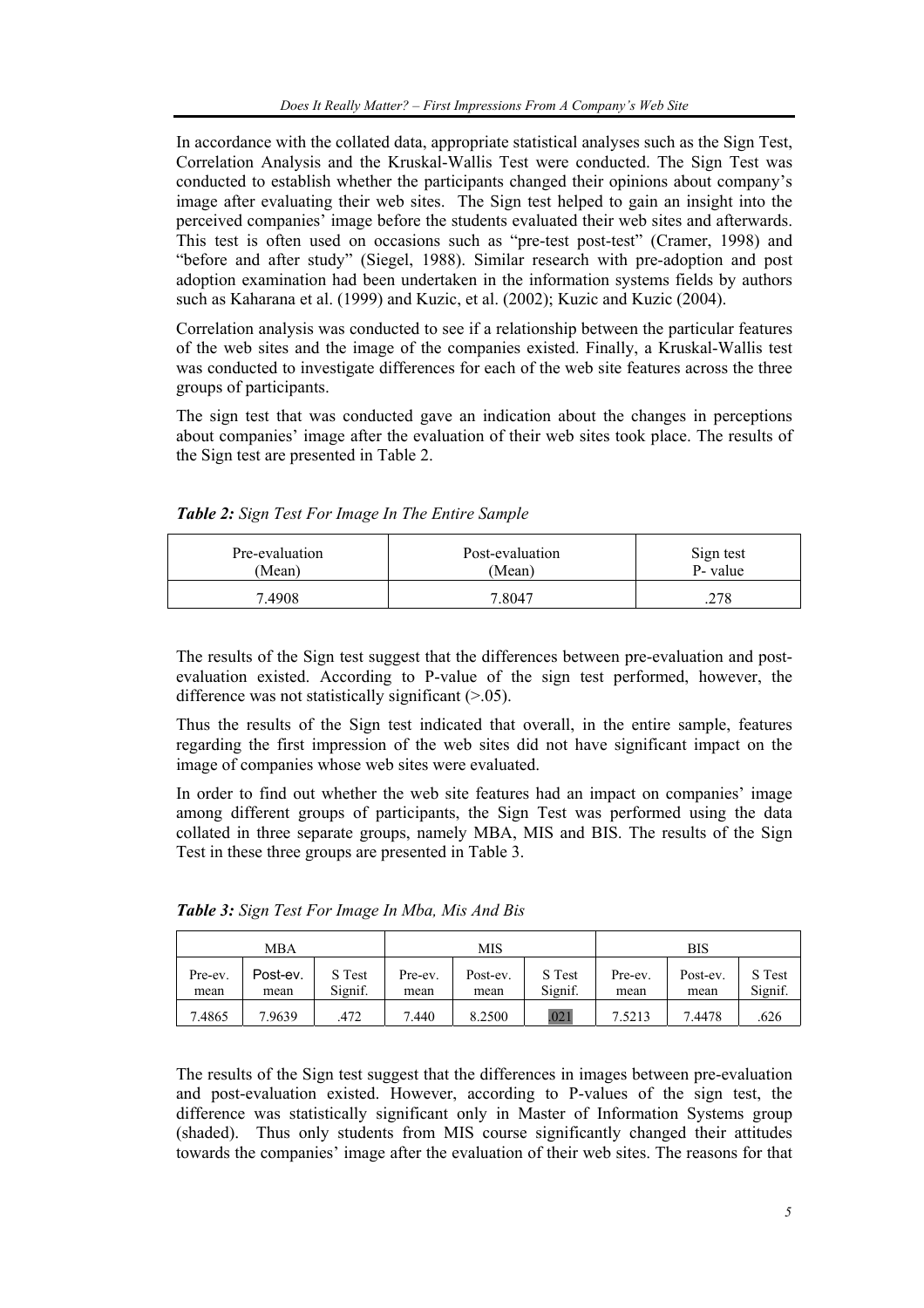could lie in the fact that students in the Master of Information Systems are more informed or appreciative of the IS and IT issues than their colleagues in MBA or BIS.

In order to establish the rank of the importance of web site features in the entire sample of students, their medians were computed. A table containing a descending order of features of web sites from the Likert scale data is presented below.

| Rank | Features                                                                                            | Median | No of<br>responses |
|------|-----------------------------------------------------------------------------------------------------|--------|--------------------|
| 1    | Ability to enter a site without having to download software                                         | 10.000 | 96                 |
| 2    | Having an intuitive URL                                                                             | 9.0000 | 112                |
| 3    | Having Unique Selling Point (USP) on the home page                                                  | 8.0000 | 113                |
| 3    | Small and quick to download web pages                                                               | 8.0000 | 113                |
| 5    | Easy readable, clear and easy to understand web page                                                | 8.0000 | 111                |
| 5    | Having a web site capable of getting the user to stay as long<br>as possible and to come back again | 8.0000 | 111                |
| 7    | Having home page on one screen                                                                      | 8.0000 | 109                |
| 7    | Providing immediate contact details on the home page                                                | 8.0000 | 109                |
| 9    | Having links to Key Action Points (KAP) on the home page                                            | 8.0000 | 108                |
| 10   | Providing credential validation on the web site                                                     | 8.0000 | 102                |
| 11   | Providing statement from the management (such as vision<br>and values) on the web site              | 8.0000 | 99                 |
| 12   | Ability to get into site without having to register                                                 | 7.0000 | 98                 |

*Table 4: Rank Order For Web Site Features In The Entire Sample* 

From the Table 4 it can be concluded that the most important web site features in the entire sample include: ability to enter a site without having to download software; having an intuitive URL; having Unique Selling Point (USP) on the home page; small and quick to download web pages, etc.

To find out if there is a difference in ranking the importance of web site features in the three groups, and those in the entire sample, the same computations were undertaken. The analysis has shown that the majority of features in these groups have similar rankings to those in the entire sample. The summary table and the analysis are presented below.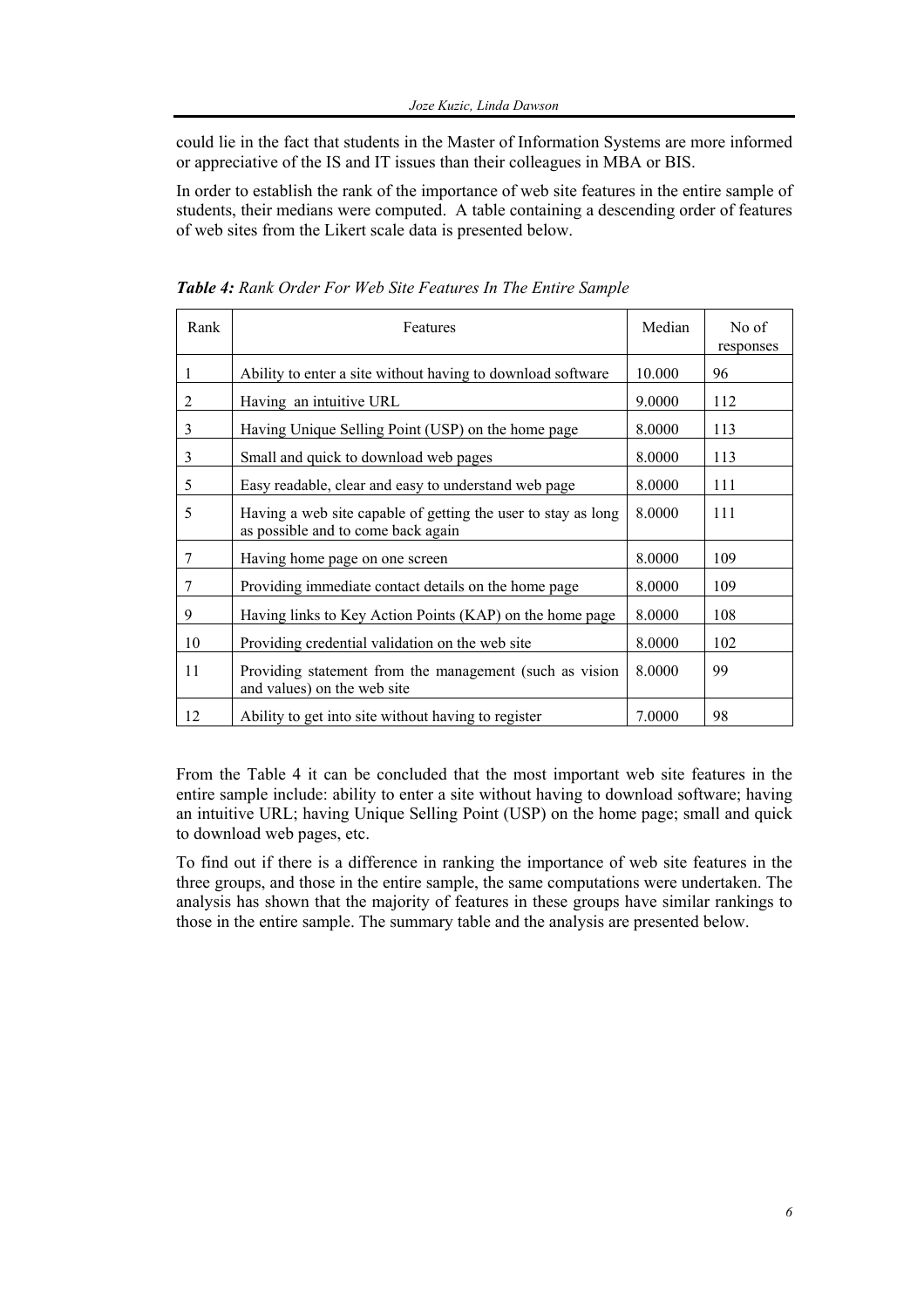|                      | $\mathsf{R}$                                                            | A                                                                    |                                                                                                    | N                                                                          | K                                                                 |
|----------------------|-------------------------------------------------------------------------|----------------------------------------------------------------------|----------------------------------------------------------------------------------------------------|----------------------------------------------------------------------------|-------------------------------------------------------------------|
| Samples              | 1                                                                       | 2                                                                    | 3                                                                                                  | 4                                                                          | 5                                                                 |
| Entire<br>sample     | Ability to enter a<br>site without<br>having to<br>download<br>software | Having an<br>intuitive URL                                           | Having Unique<br><b>Selling Point</b><br>(USP) on the<br>home page                                 | Small and<br>quick to<br>download web<br>pages                             | Easy readable,<br>clear and easy<br>to understand<br>web page     |
| <b>MBA</b><br>sample | Having an<br>intuitive URL                                              | Having links<br>to Key Action<br>Points (KAP)<br>on the home<br>page | Providing<br>statement from<br>the management<br>(such as vision<br>and values) on<br>the web site | Ability to<br>enter a site<br>without<br>having to<br>download<br>software | Having Unique<br>Selling Point<br>(USP) on the<br>home page       |
| <b>MIS</b><br>sample | Ability to enter a<br>site without<br>having to<br>download<br>software | Having<br>Unique<br>Selling Point<br>(USP) on the<br>home page       | Small and quick<br>to download<br>web pages                                                        | Having an<br>intuitive URL                                                 | Having links to<br>Key Action<br>Points (KAP) on<br>the home page |
| <b>BIS</b><br>sample | Having an<br>intuitive URL                                              | Small/quick to<br>download web<br>pages                              | Having (USP)<br>on the home<br>page                                                                | Providing<br>credential on<br>the web site                                 | Having home<br>page on one<br>screen                              |

*Table 5: Top Five Features In Entire Sample And Three Groups Of Students* 

If we compare the top five features of the web site for the three groups of students, with the top 5 features for the entire sample we can see the following:

- 60% of the top five features in the MBA group are represented in the top 5 feature for the entire sample.
- 80% of the top five features in the MIS group are represented in the top 5 features for the entire sample.
- 60% of the top five features in the BIS group are represented in the top 5 features for the entire sample.

It can be seen from this comparison that the majority of highest ranked features in the three groups cited are very similarly ranked in the entire population. The reason for this could be that all the participants are exposed to some IS or IT subjects and are therefore somewhat similarly familiar with web site issues.

To further the analysis and to find out whether the differences for each of the web site features across the three groups are *statistically significant,* Kruskal-Wallis tests were performed. Because it allows analysis of more than two independent groups of ordinal data (Christensen et al., 1986) the Kruskal-Wallis test is generally conducted in order to find out whether the differences among the samples signify real population differences or the kind of variations to be expected from the same population (Siegel, 1988). The results of Kruskal-Wallis test for web site features from the three groups of students are presented below.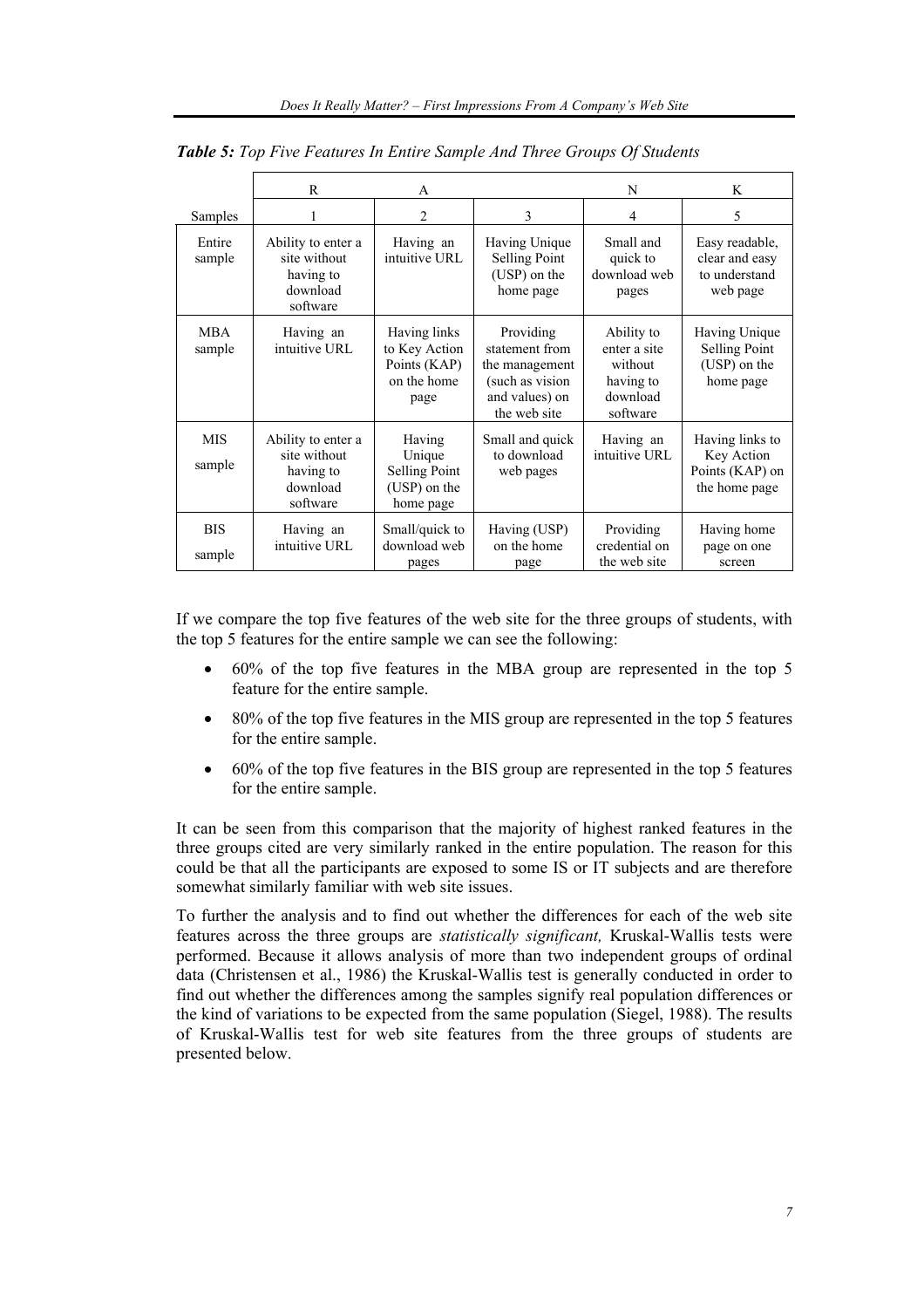| Features                                                                                               | <b>MBA</b><br>(Significance) | <b>MIS</b><br>(Significance) | <b>BIS</b><br>(Significance) |
|--------------------------------------------------------------------------------------------------------|------------------------------|------------------------------|------------------------------|
| Having an intuitive URL                                                                                | .230                         | .665                         | .881                         |
| Small and quick to download web pages                                                                  | .000                         | .767                         | .309                         |
| Easy readable, clear and easy to understand<br>web page                                                | .000                         | .058                         | .689                         |
| Ability to enter a site without having to<br>download software                                         | .000                         | .714                         | .271                         |
| Having home page on one screen                                                                         | .000                         | .955                         | .559                         |
| Having Unique Selling Point (USP) on the<br>home page                                                  | .000                         | .113                         | .795                         |
| Having links to Key Action Points (KAP) on<br>the home page                                            | .000                         | .259                         | .445                         |
| Having a web site capable of getting the user<br>to stay as long as possible and to come back<br>again | .000                         | .348                         | .483                         |
| Providing immediate contact details on the<br>home page                                                | .000                         | .481                         | .976                         |
| Providing credential validation on the web<br>site                                                     | .000                         | .873                         | .850                         |
| Providing statement from the management<br>(such as vision and values) on the web site                 | .000                         | .508                         | .773                         |
| Ability to get into site without having to<br>register                                                 | .000                         | .521                         | .185                         |

| <b>Table 6:</b> Kruskal Wallis Test For Web Site Features |
|-----------------------------------------------------------|
|-----------------------------------------------------------|

The results from the table above suggested that all of the variations in the MIS and BIS groups were of the kind to be expected among the samples from the same population. All the differences, however, that were suggested to be statistically significant were in the MBA group (shaded). These signify real population differences and may indicate a different approach to web site issues in this group of students as discussed in section 3 below. However, the real reason for it to be more prevalent in one group than in another was not identified from this research, and could be a topic for further research.

To establish whether the relationship between the companies' image and particular features of their web sites exist, a correlation analysis was conducted. The correlation analysis indicated that a number of variables were correlated as well as statistically significant. These correlations are presented in Table 7 (outlined in four subsections: entire sample, MBA, MIS and BIS).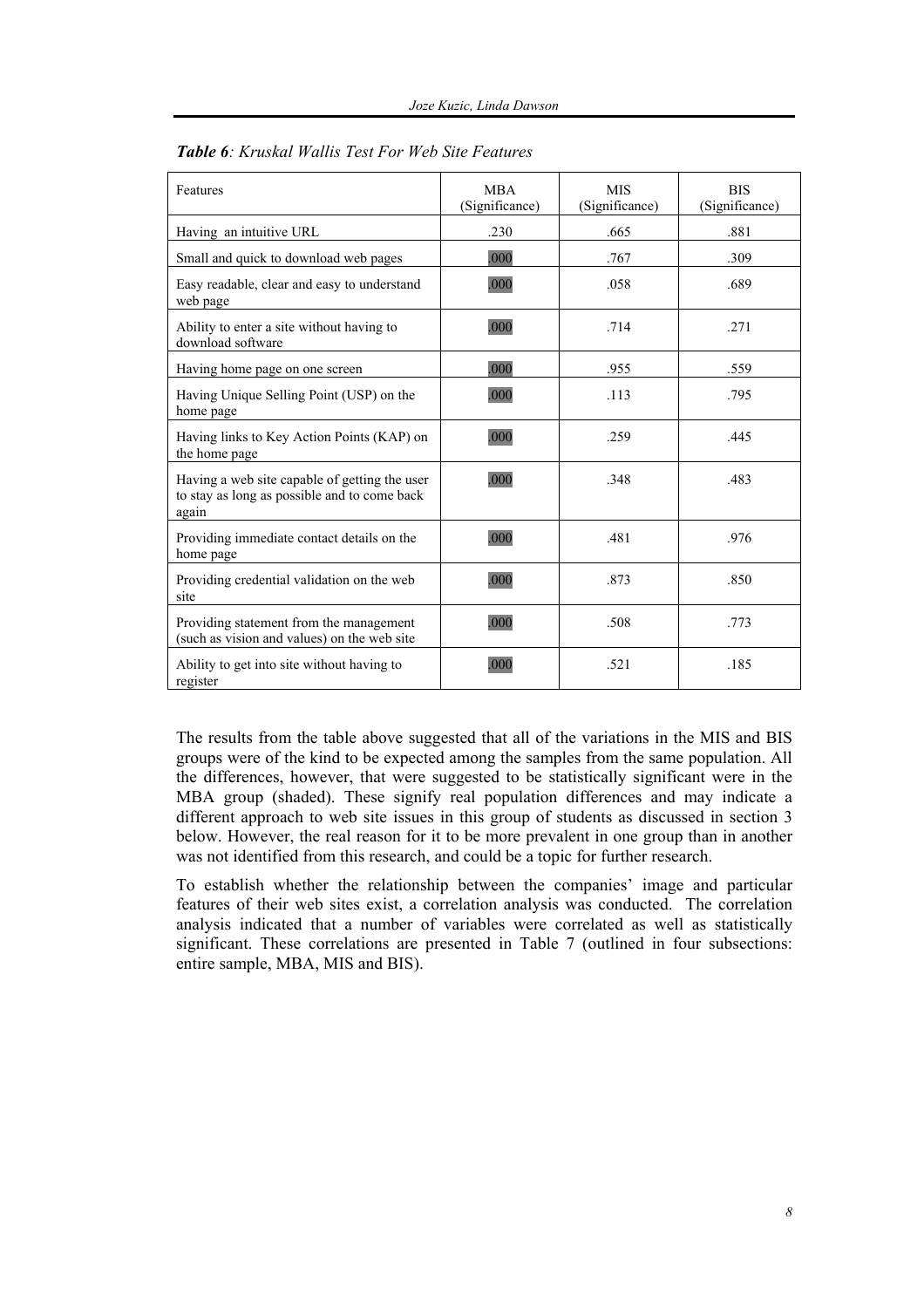| <b>ENTIRE SAMPLE</b> | <b>WEB SITE FEATURES</b>                                                                            | Sig. |
|----------------------|-----------------------------------------------------------------------------------------------------|------|
| Image                | Having home page on one screen                                                                      | .021 |
| <b>MBA</b>           | <b>WEB SITE FEATURES</b>                                                                            | Sig. |
| Image                | Easy readable, clear and easy to understand web page                                                | .018 |
| Image                | Having a web site capable of getting the user to stay as long as<br>possible and to come back again | .017 |
| Image                | Ability to get into site without having to register                                                 | .014 |
| <b>MIS</b>           | <b>WEB SITE FEATURES</b>                                                                            | Sig. |
| Image                | Small and quick to download web pages                                                               | .030 |
| Image                | Having home page on one screen                                                                      | .048 |
| Image                | Having a web site capable of getting the user to stay as long as<br>possible and to come back again | .001 |
| <b>BIS</b>           | <b>WEB SITE FEATURES</b>                                                                            | Sig. |
| Image                | Small and quick to download web pages                                                               | .037 |
| Image                | Having home page on one screen                                                                      | .010 |
| Image                | Having Unique Selling Point (USP) on the home page                                                  | .049 |
| Image                | Providing credential validation on the web site                                                     | .048 |

*Table 7: Correlations Between Companies' Image And Web Site Features* 

The level of significance  $( $0.05$ ), as an indicator of the strength of the correlation,$ indicates that all these correlations were statistically significant (column 3).

# **3 Discussion**

Major findings from the research presented in this paper are:

# *3.1 First Impressions*

Although for the entire sample of students the image of the companies did not change after the evaluation of their web sites, compared to the image before the evaluation, first impressions appeared to be influenced in populations of individuals who have had a high exposure to IT. In this study when analyzed as separate groups (MBA, MIS and BIS), the perceptions of companies' images changed after the evaluation of their web sites only in one group (MIS). This could be explained by the fact that this group of students is much more exposed to IS and IT issues and therefore paying more attention to these particular issues

# *3.2 Features Ranked by Potential Customers*

Regarding the first impressions as a criterion in evaluating web sites, in the entire sample, the highest ranked features include: the ability to enter a site without having to download software; having an intuitive URL; having a Unique Selling Point (USP) on the home page; small and quick to download web pages; as well as easy readable, clear and easy to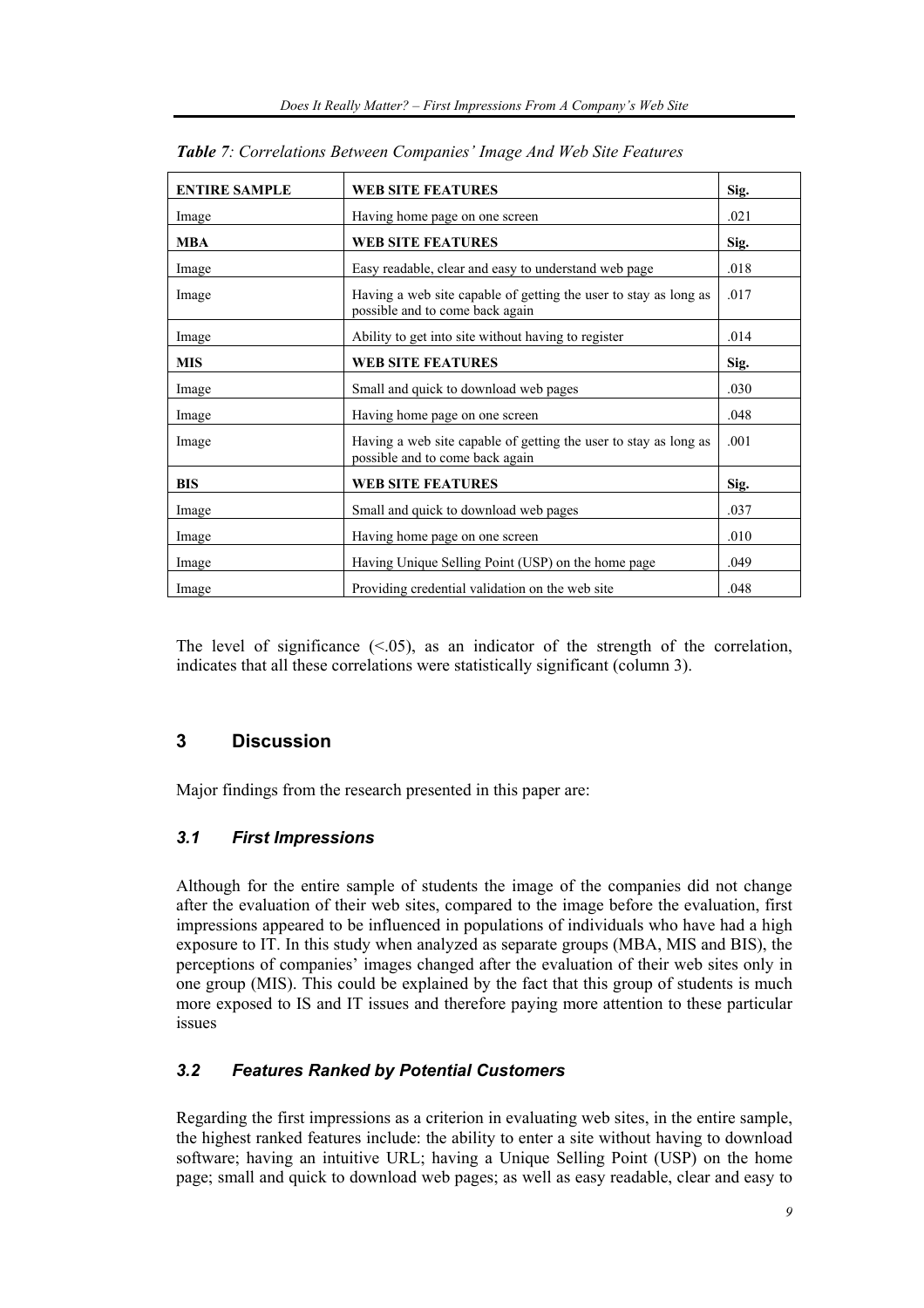understand web page. These rankings are echoed throughout the three groups of participants, with 60% to 80% of top 5 ranked features in each group represented in the top 5 ranked in the entire sample.

There were no significant differences regarding features in the first impressions criterion in MIS and BIS groups compared to entire sample, as all the variations in them were of the kind to be expected among the samples from the same population.

There were significant differences for almost all of the features in the first impressions criterion in MBA group compared to entire sample, as all the variations in them signify real population differences. This difference may be due to the MBA group having a higher level of exposure to business rather than to IS or IT issues.

The web site features significantly influencing company's image include: having home page on one screen; easy readable, clear and easy to understand web page; having a web site capable of getting the user to stay as long as possible and to come back again; ability to get into site without having to register; small and quick to download web pages; having Unique Selling Point (USP) on the home page; and providing credential validation on the web site.

# **4 Conclusion**

The perceptions of companies' images changed after the evaluation of their web sites by a group of students, indicating significant influence of the web site features on the companies' image.

The highest ranked web site features included: the ability to enter a site without having to download software; having an intuitive URL; having a Unique Selling Point (USP) on the home page; small and quick to download web pages; as well as easily readable, clear and easy to understand web pages.

The following web site features had the most significant influence on a company's image: having home page on one screen; easily readable, clear and easy to understand web page; having a web site capable of getting the user to stay as long as possible and to come back again; ability to get into site without having to register; small and quick to download web pages; having Unique Selling Point (USP) on the home page; and providing credential validation on the web site.

A limitation of this study, as in Rose and Straub (2001), is a relatively small sample size, therefore preventing more grounded implications to be drawn. Nevertheless, the findings provide an insight into the features of first impressions about web site from the point of view of computer literate senior Undergraduate and Masters Students. Finally, the findings of this study are in line with other similar studies undertaken elsewhere (Zhang et al, 2001; Rose and Straub, 2001). In future research we intend to build on these findings to further explore possible relationships between website features and company's image.

# **References**

Agarwal, R., Venkatesh, V., (2002): Assessing a Firm's Web Pressence: A Heuristic Evaluation Procedure for the Measurement of Usability, Information Systems Research, Vo. 13, No. 2, pp. 168 – 186.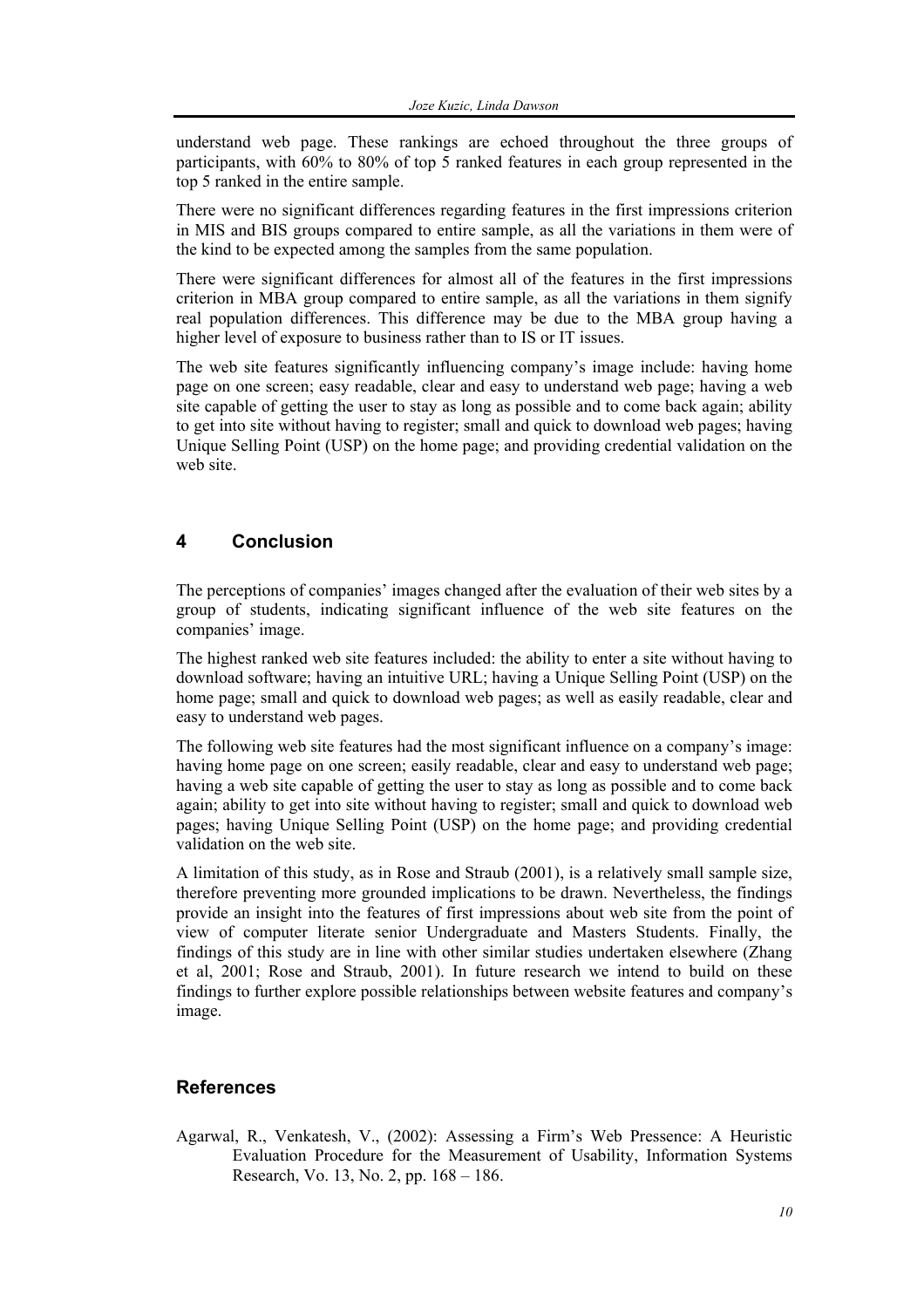- Azzone, G., Blanchi, R., Noci, G., (2000): The Company's Web Site: Different Configurations, evolutionary path, Management Decision, Vol. 38, No. 7, pp. 470  $-479.$
- Blackwell, C.A., (1995): A Good Installation Guide Increases User Satisfaction and Reduces Support Costs, Journal of the Society for Technical Communication, Volume42, Issue 1, pp. 56 - 60.
- Block, W. (1999): Montana Business Quarterly. Missoula: Autumn, Vol.37, Iss. 3; p 11.
- Boyton, A., Zmud, R. and Jacobs, G., (1994): The Influence of IT Management Practice on IT Use in Large Organisations, MIS Quarterly, Volume 18, No. 3, pp. 299 – 318.
- Christensen, L. and Stoup, C. (1986): Introduction to Statistics for the Social and Behavioral Sciences, Brooks/Cole Publishing Co; Monterey.
- Cramer, D. (1998): Fundamental Statistics for Social Research, Step-by-step Calculation and Computer Techniques Using SPSS for Windows. Routledge, London
- Duce, D., Herman, I., Hopgood, B., (2002): Web 2D Graphics File Formats, Computer Graphics Forum, Vol. 21, No. 1, pp. 43 – 64.
- Dyson, E., (1997): Mirror, Mirror on the Wall, Harvard Business Review, Vol. 75, No. 5, pp. 24 – 25.
- Ellinger, A. E., Lynch, D. F., Andzulis, J. K. and Smith, R. J. (2003): B-to-B ecommerce: A content analytical assessment of motor carrier websites, Journal of Business Logistics. Oak Brook: Vol. 24. Iss. 1. p. 199.
- Ellis, R. D., Kurniawan, S.H., (2000): Increasing the Usability of Online Information for Older Users: A Case Study in Participatory Design, International Journal of Human-Computer Interaction, Vol. 12, No. 2, pp. 263 – 276.
- Fu, L. Salvendy, G., (2002): The Contribution of Apparent and Inherent usability to a User's Satisfaction in a Searching and Browsing task on the Web, Ergonomics, Vol. 45, No. 6, pp. 415 – 424.
- Gearson, S., and Gearson, S., (1995): A Survey Of Technical Writing Practitioners and Professors: Are We on the Same Page,  $42<sup>nd</sup>$  Annual Conference of the Society for Technical Communication, Washington DC, Society for Technical Communication, pp.  $44 - 47$ .
- Huang, A. H., (2003): An Empirical Study of Corporate Web Site Usability, Human Systems Management, Vol. 22, pp. 23 – 36.
- Huizingh, E., Hoekstra, J., (2002): Why do Customers like Web sites? Journal of Targeting, Measurements and Analysis for Marketing, Vol. 11, No. 4, pp. 350 – 361.
- Jon, U., (2001): Managing Web Images, Byte.com, available at http://o-web22.epnet.com.library.vu.edu.au:80/direct.asp?
- Karahanna, E., Straub, D., Cherveny, N., (1999): Information Technology Adoption Across Time: A Cross – Sectional Comparison of Pre-Adoption and Post – Adoption Believes, MIS Quarterly, Volume 23, No. 2, pp. 182 – 213.
- Kim, S. Shaw, T. and Schnider, H. (2003): Web site design benchmarking within industry groups, Internet Research. Bradford: Vol. 13. Iss. 1. p. 17.
- Kuzic, J., Fisher, J. and Scollary, A. (2002): "Electronic Commerce Benefits, Challenges and Success Factors in the Australian Banking and Finance Industry, Proceedings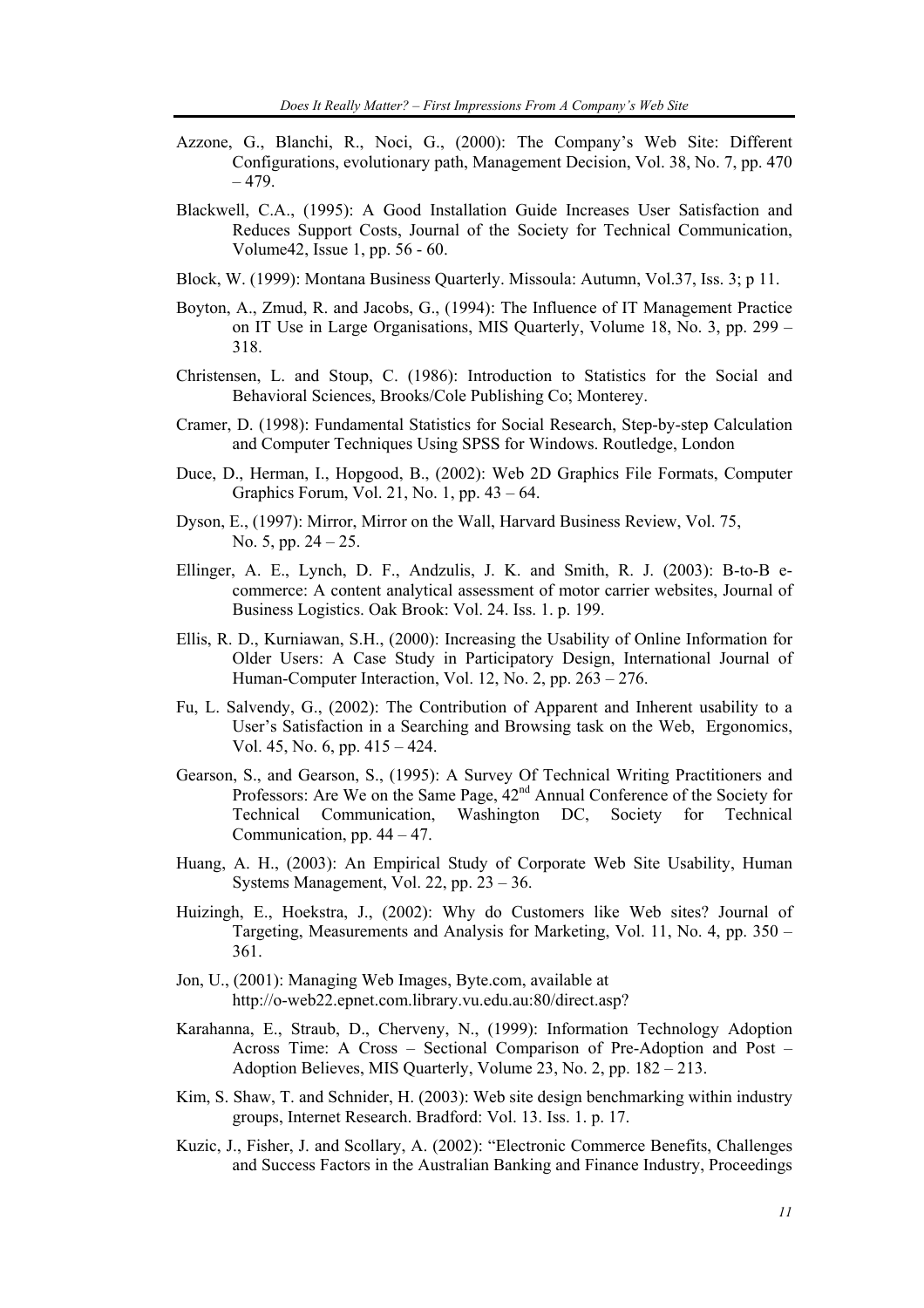of the 10th European Conference on Information Systems (ECIS 2002), Gdansk, Poland, University of Gdansk. 1607 16

- Kuzic, J. and Billington, N. (2003): Electronic commerce issues in the Australian manufacturing industry, Proceedings of the 11th European Conference on Information Systems (ECIS 2003), Naples, Italy
- Kuzic, J. and McGrath, M. (2003): Drivers and perils of e-commerce in the Australian wholesale and retail industry, Proceedings of the 25<sup>th</sup> International Conference on Information Technology Interfaces, (ITI 2003), Cavtat, Croatia.
- Kuzic, J. and Kuzic, M. (2004): CSF of E-Commerce in Large Corporations, Proceedings of the 26<sup>th</sup> International Conference on Information Technology Interfaces, (ITI, 2004),Cavtat, Croatia.
- Lawrence, M and Low, G., (1993): Exploring Individual User Satisfaction Within User-Led Development, MIS Quarterly*,* Volume 17, No. 1, pp. 195 – 208.
- MCIL, Management Centre International Limited, www.mcil.co.uk
- Otto, J., Najdawi, M., Wagner, W., (2003): An Experimental Study of Web Switching, Human Systems Management, Vol. 22, pp. 87 – 93.
- Palmer, J. W., (2002): Web Site Usability, Design, and Performance Metrics, Information Systems Research, Vol. 13, No. 2, pp. 151 – 167.
- Revenaugh, L., and Lu, A., (1997): The Role of Information Systems Planning in Hong Kong Businesses, PACIS'97, Brisbane, Information Systems Management Research Concentration, Queensland University of Technology, Australia, pp.  $653 - 666$ .
- Romano, N., (2002): Customer Relationship for the Web-based Challenged: Inaccessibility of Fortune 250 Business Web Sites, International Journal of Electronic Commerce, Vol. 7, No. 7, pp. 81-117.
- Rose, G.M., Straub, D.W., (2001): The Effects of Download Time on Consumer Attitude Toward the e-Service Retailer, e-Service Journal, pp. 55 – 76.
- Schenkman, B. N., Johnsson, F. U., (2000): Aesthetics and Performances of Web Pages, Behaviour and Information Technology, Vol. 19, No. 5, pp. 367 – 377.
- Sen, S., Padmanabhan, B., Tuzhilin, A., White, N., and Stein, R., (1998): The identification and satisfaction of consumer analysis-driven information needs of marketers on the WWW, European Journal of Marketing, Vol. 32, No. 7/8, pp.688 – 702.
- Siegel, S. (1988): Nonparametric Statistics for the Behavioural Sciences, McGraw-Hill, Inc;
- Sternberg, D. (2002): Seven steps to e-health services, Marketing Health services. Chicago: Summer, Vol. 22. Iss. 2. p. 44.
- Van Shalk, P., Ling, J., (2001): Design Parameters in Web Pages: Frame Location and Different Background Contrast in Visual Search Performance, International Journal of Cognitive Ergonomics, Vol. 4, No. 4, pp. 459 – 471.
- Vredenburg, K. (2003): Building ease of use into the IBM user experience, IBM Systems Journal. Armonk: Vol. 42, Iss. 4. p. 517.
- Yang, X., Ahmed, Z.U., Ghingold, M., Boon, G. S., et al. (2003): Consumer preferences for commercial web site design: An Asia-Pacific perspective, The journal of Consumer Marketing, Santa Barbara: Vol. 20. Iss. 1. p. 10.